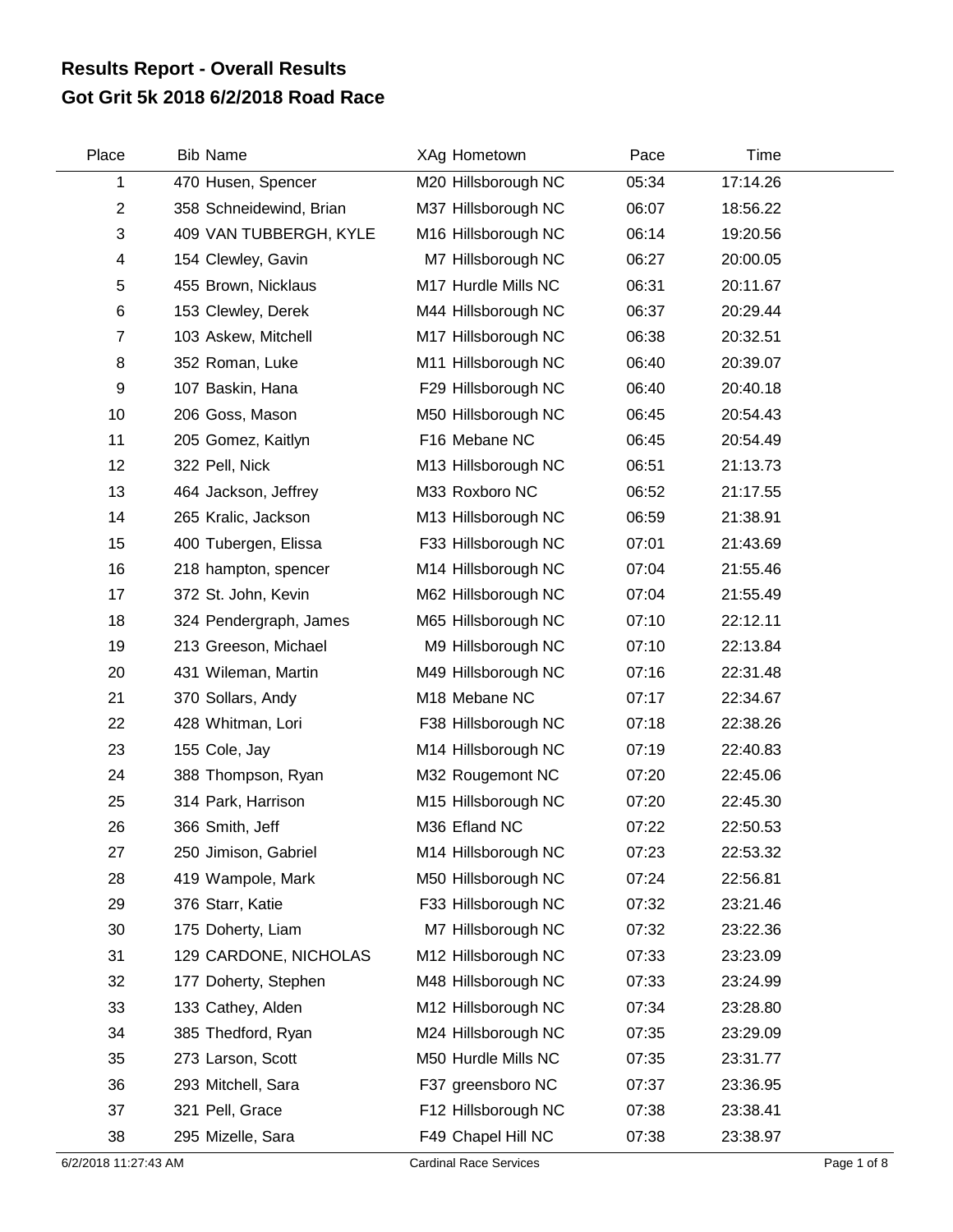| Place | <b>Bib Name</b>          | XAg Hometown        | Pace  | Time     |  |
|-------|--------------------------|---------------------|-------|----------|--|
| 39    | 338 Plummer, Tristan     | M13 DURHAM NC       | 07:41 | 23:49.05 |  |
| 40    | 190 foley, rusty         | M37 Whitsett NC     | 07:44 | 23:59.62 |  |
| 41    | 180 Edwards, Kevin       | M44 Hillsborough NC | 07:46 | 24:03.59 |  |
| 42    | 423 weisenfeld, jonathon | M43 Hillsborough NC | 07:48 | 24:10.84 |  |
| 43    | 234 Hodges, Kayla        | F17 Mebane NC       | 07:49 | 24:12.45 |  |
| 44    | 259 kennedy, brian       | M41 Chapel Hill NC  | 07:49 | 24:15.05 |  |
| 45    | 398 Trout, Susan         | F44 Chapel Hill NC  | 07:50 | 24:18.17 |  |
| 46    | 361 SILINSKI, PETER      | M42 Hillsborough NC | 07:51 | 24:19.25 |  |
| 47    | 404 Van Mater, Josh      | M15 Hillsborough NC | 07:51 | 24:19.48 |  |
| 48    | 407 van Praag, micah     | M15 DURHAM NC       | 07:51 | 24:20.29 |  |
| 49    | 163 Dalva-Baird, Zachary | M11 Chapel Hill NC  | 07:51 | 24:21.40 |  |
| 50    | 335 Piracci, Michael     | M60 Hillsborough NC | 07:52 | 24:22.84 |  |
| 51    | 267 Kruse, Connor        | M12 Hillsborough NC | 07:53 | 24:27.11 |  |
| 52    | 280 Manwaring, Jim       | M63 Hurdle Mills NC | 07:54 | 24:29.57 |  |
| 53    | 357 Sandoval, Antonio    | M15                 | 07:56 | 24:34.06 |  |
| 54    | 416 Von Hagen, Donald    | M52 Hillsborough NC | 07:56 | 24:34.17 |  |
| 55    | 264 Kralic, Griffin      | M9 Hillsborough NC  | 07:57 | 24:40.17 |  |
| 56    | 223 Hartmond, Isabelle   | F18 DURHAM NC       | 08:02 | 24:52.82 |  |
| 57    | 305 Nevius, Korbin       | M15 DURHAM NC       | 08:07 | 25:09.23 |  |
| 58    | 151 Clark, Katherine     | F16 Hillsborough NC | 08:08 | 25:12.41 |  |
| 59    | 354 Ruff, Jackson        | M10 Chapel Hill NC  | 08:09 | 25:15.03 |  |
| 60    | 356 Ruff, Sarah          | F39 Chapel Hill NC  | 08:09 | 25:17.36 |  |
| 61    | 355 Ruff, JW             | M41 Chapel Hill NC  | 08:10 | 25:18.33 |  |
| 62    | 378 Stinchcombe, Bradley | M16 Hillsborough NC | 08:13 | 25:27.32 |  |
| 63    | 301 Mullis, Randy        | M57 Carrboro NC     | 08:16 | 25:36.13 |  |
| 64    | 106 Barr, David          | M14 Hillsborough NC | 08:17 | 25:41.64 |  |
| 65    | 391 Tricomi, Anna        | F11 Hillsborough NC | 08:22 | 25:56.60 |  |
| 66    | 433 Wilkerson, Lauren    | F36 Hillsborough NC | 08:22 | 25:57.47 |  |
| 67    | 392 Tricomi, Elizabeth   | F41 Hillsborough NC | 08:23 | 26:00.27 |  |
| 68    | 100 Albaugh, Tim         | M57 Hillsborough NC | 08:26 | 26:07.45 |  |
| 69    | 307 Nevius, Sherri       | F42 DURHAM NC       | 08:26 | 26:07.96 |  |
| 70    | 395 Trost, Bill          | M47 Hillsborough NC | 08:26 | 26:08.82 |  |
| 71    | 343 Rawlins, Brennan     | M11 Hillsborough NC | 08:31 | 26:25.46 |  |
| 72    | 227 Henry, Julijana      | F44 Hillsborough NC | 08:32 | 26:26.90 |  |
| 73    | 283 Matthews, Ryan       | M10 Hillsborough NC | 08:32 | 26:27.21 |  |
| 74    | 199 George, Evelyn       | F11 Hillsborough NC | 08:32 | 26:28.40 |  |
| 75    | 152 Clewley, Andrea      | F40 Hillsborough NC | 08:33 | 26:29.74 |  |
| 76    | 439 Zinn, Ava            | F14 Hillsborough NC | 08:37 | 26:43.81 |  |
| 77    | 319 Patillo, Philip      | M14 DURHAM NC       | 08:41 | 26:55.23 |  |
| 78    | 262 Kolstad, Ben         | M40 Hillsborough NC | 08:41 | 26:55.70 |  |
| 79    | 263 Kolstad, Cullen      | M8 Hillsborough NC  | 08:41 | 26:56.16 |  |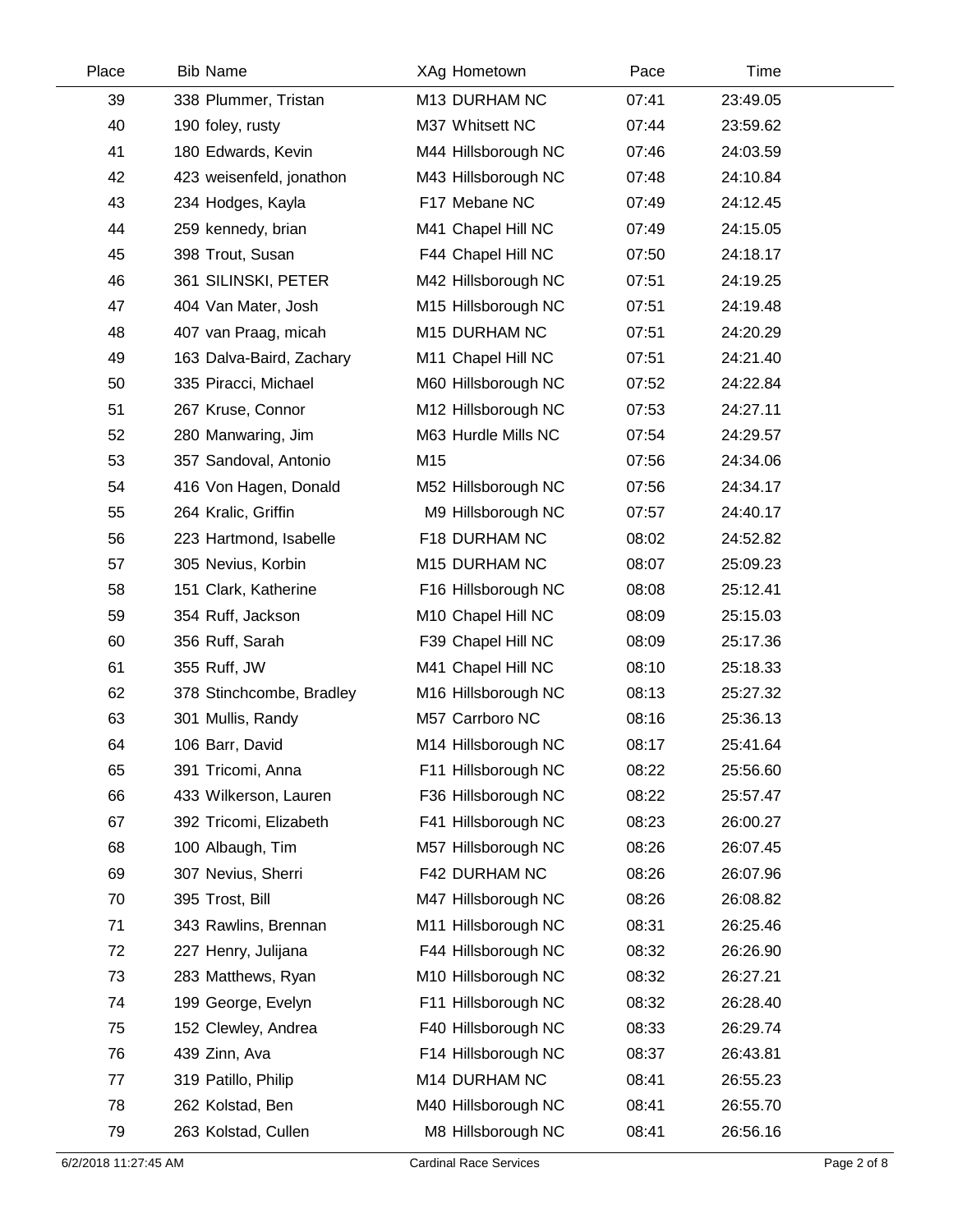| Place | <b>Bib Name</b>              | XAg Hometown        | Pace  | Time     |  |
|-------|------------------------------|---------------------|-------|----------|--|
| 80    | 312 Nunez, Estephania        | F27 grand forks ND  | 08:43 | 27:01.33 |  |
| 81    | 164 Daniel, Alberto          | M16 Hillsborough NC | 08:48 | 27:15.49 |  |
| 82    | 179 DUTTON, CARTER           | M9 Hillsborough NC  | 08:50 | 27:24.22 |  |
| 83    | 374 Stanley-Davis, Catherine | F30 Hillsborough NC | 08:51 | 27:24.99 |  |
| 84    | 345 Reddy, Vinay             | M42 Hillsborough NC | 08:51 | 27:26.43 |  |
| 85    | 200 George, Steven           | M45 Hillsborough NC | 08:53 | 27:31.47 |  |
| 86    | 162 Coyle, Savita            | F14 Hillsborough NC | 08:53 | 27:33.01 |  |
| 87    | 257 Keebaugh, Nathan         | M24                 | 08:58 | 27:46.28 |  |
| 88    | 454 Carter, Justin           | M12 Hillsborough NC | 08:59 | 27:50.33 |  |
| 89    | 258 Keebaugh, Piper          | F <sub>27</sub>     | 09:00 | 27:53.28 |  |
| 90    | 440 Berry, Jay               | M54 Hillsborough NC | 09:00 | 27:55.36 |  |
| 91    | 284 McArthur, Jack           | M8 Mebane NC        | 09:01 | 27:57.54 |  |
| 92    | 222 Hardin, William          | M49 Hillsborough NC | 09:05 | 28:08.37 |  |
| 93    | 434 Wilkins, Jerry           | M57 Hurdle Mills NC | 09:09 | 28:20.72 |  |
| 94    | 172 DeLeonardis, Jay         | M44 Hillsborough NC | 09:11 | 28:29.45 |  |
| 95    | 111 Bialosky, Joel           | M50 Gainesville FL  | 09:12 | 28:30.12 |  |
| 96    | 112 Bialosky, Laurie         | F48 Gainesville FL  | 09:12 | 28:30.17 |  |
| 97    | 266 Kretchmar, Jennifer      | F46 Carrboro NC     | 09:13 | 28:33.27 |  |
| 98    | 237 Holaday, Chris           | M52 Durham NC       | 09:14 | 28:37.84 |  |
| 99    | 325 Pennachi, Matt           | M43 Durham NC       | 09:15 | 28:39.67 |  |
| 100   | 313 Panek, Isabella          | F12 DURHAM NC       | 09:15 | 28:39.71 |  |
| 101   | 413 VAN TUBBERGH, ZOE        | F12 Hillsborough NC | 09:16 | 28:42.79 |  |
| 102   | 463 Gillian, Tammy           | F53 BURLINGTON NC   | 09:17 | 28:47.36 |  |
| 103   | 296 molnar, peter            | M17 Hillsborough NC | 09:19 | 28:52.36 |  |
| 104   | 422 WEISENFELD, GRAYSON      | M11 Hillsborough NC | 09:20 | 28:55.61 |  |
| 105   | 210 Greeson, Brooke          | F11 Hillsborough NC | 09:21 | 28:59.72 |  |
| 106   | 309 New, Ava                 | F15 Hillsborough NC | 09:22 | 29:01.35 |  |
| 107   | 209 Gray, John               | M9 Efland NC        | 09:23 | 29:04.62 |  |
| 108   | 344 Reddy, Nalin             | M9 Hillsborough NC  | 09:23 | 29:04.86 |  |
| 109   | 341 Porter, Will             | M9 DURHAM NC        | 09:23 | 29:05.20 |  |
| 110   | 161 Coyle, Leah              | F12 Hillsborough NC | 09:26 | 29:15.70 |  |
| 111   | 122 Canosa, Emily            | F25 Hillsborough NC | 09:28 | 29:19.35 |  |
| 112   | 310 New, Graham              | M12 Hillsborough NC | 09:28 | 29:21.91 |  |
| 113   | 406 Van Mater, Lucas         | M9 Hillsborough NC  | 09:28 | 29:22.04 |  |
| 114   | 453 Carter, Olivia           | F13 Hillsborough NC | 09:30 | 29:27.23 |  |
| 115   | 220 Hanzak, Rachel           | F29 Cedar Grove NC  | 09:36 | 29:45.07 |  |
| 116   | 214 Greeson, Nicole          | F42 Hillsborough NC | 09:36 | 29:46.22 |  |
| 117   | 226 Hendrickson, Anthony     | M29 Mebane NC       | 09:36 | 29:46.25 |  |
| 118   | 254 Joubert-Stenzel, Henry   | M15 Hillsborough NC | 09:37 | 29:48.72 |  |
| 119   | 432 Wileman, Tom             | M15 Hillsborough NC | 09:37 | 29:49.62 |  |
| 120   | 225 Hendrickson, Amanda      | F26 Mebane NC       | 09:37 | 29:49.75 |  |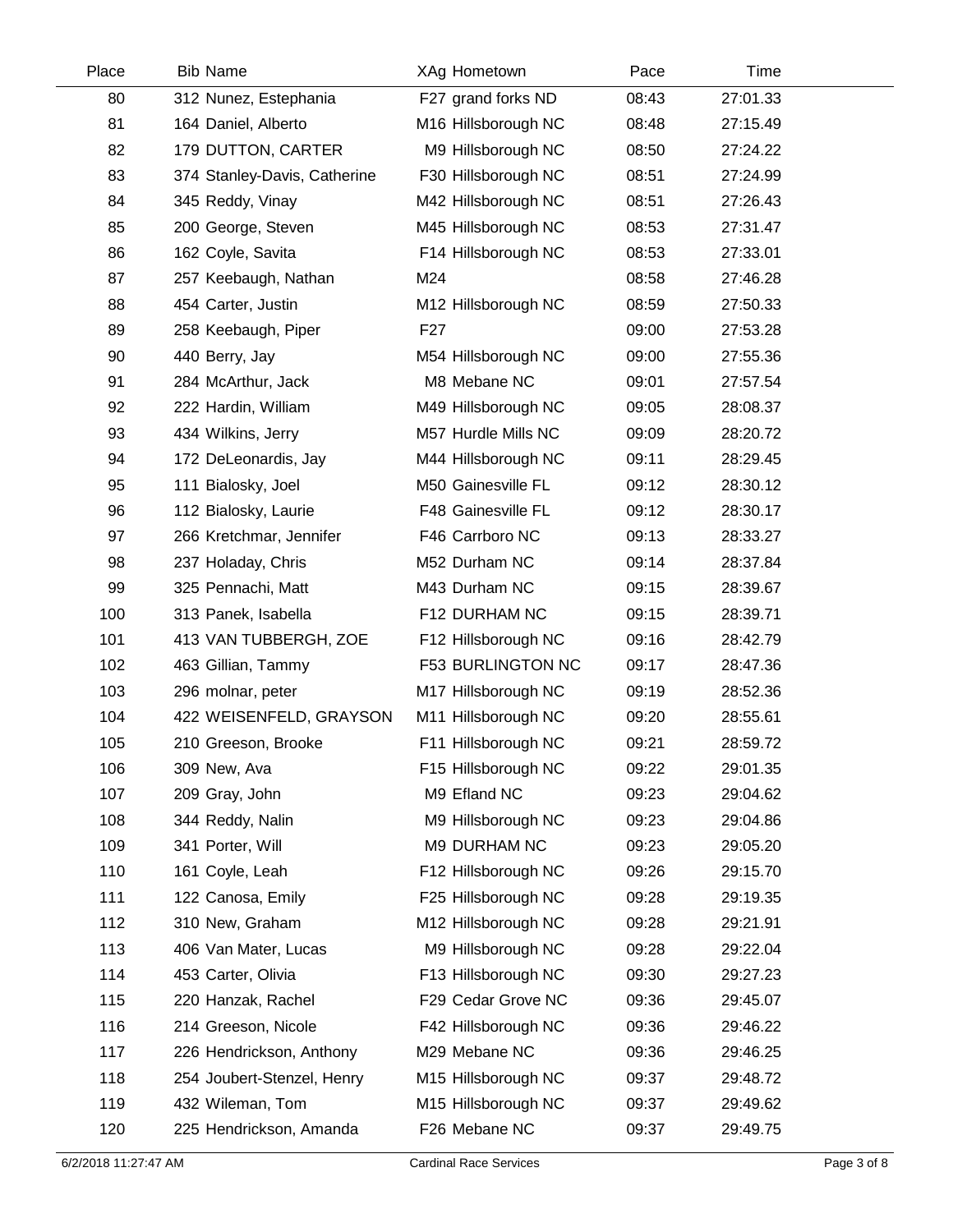| Place | <b>Bib Name</b>        | XAg Hometown        | Pace  | Time     |  |
|-------|------------------------|---------------------|-------|----------|--|
| 121   | 459 Mosquin, Eric      | M10 Chapel Hill NC  | 09:38 | 29:52.63 |  |
| 122   | 268 Kruse, Molly       | F10 Hillsborough NC | 09:38 | 29:53.21 |  |
| 123   | 450 Snipes, Sarah      | F43 DURHAM NC       | 09:41 | 29:59.58 |  |
| 124   | 327 Peoples, Keith     | M54 Durham NC       | 09:41 | 30:01.96 |  |
| 125   | 134 Cathey, Eric       | M45 Hillsborough NC | 09:45 | 30:12.34 |  |
| 126   | 211 Greeson, John      | M42 Hillsborough NC | 09:45 | 30:13.93 |  |
| 127   | 229 Henry, Robert      | M45 Hillsborough NC | 09:49 | 30:26.59 |  |
| 128   | 397 Trost, Isaac       | M14 Hillsborough NC | 09:50 | 30:29.53 |  |
| 129   | 130 cardone, Rob       | M46 Hillsborough NC | 09:54 | 30:40.80 |  |
| 130   | 336 Piscitelli, Steve  | M52 Hillsborough NC | 09:55 | 30:43.12 |  |
| 131   | 287 McDaniel, Grace    | F12 Hillsborough NC | 09:57 | 30:49.79 |  |
| 132   | 158 Coyle, Abigail     | F12 Hillsborough NC | 10:00 | 30:58.75 |  |
| 133   | 389 Thuotte, Greg      | M31 Hillsborough NC | 10:00 | 30:58.93 |  |
| 134   | 245 Horn, Logan        | M10 Hillsborough NC | 10:01 | 31:02.51 |  |
| 135   | 202 Goins, Preston     | M11 Burlington NC   | 10:02 | 31:04.85 |  |
| 136   | 251 Jimison, Marcus    | M52 Hillsborough NC | 10:02 | 31:07.64 |  |
| 137   | 306 Nevius, Luke       | M11 DURHAM NC       | 10:05 | 31:15.15 |  |
| 138   | 448 Corbin, Amber      | F41 Hillsborough NC | 10:07 | 31:21.52 |  |
| 139   | 181 Eppinger, Arleen   | F56 Hillsborough NC | 10:10 | 31:32.37 |  |
| 140   | 249 James, Robert      | M48 Hillsborough NC | 10:12 | 31:38.32 |  |
| 141   | 334 Philipps, Owen     | M8 Efland NC        | 10:16 | 31:50.25 |  |
| 142   | 330 Petrin, Pete       | M61 Hillsborough NC | 10:17 | 31:52.93 |  |
| 143   | 117 Blank, Brianne     | F38 Efland NC       | 10:18 | 31:55.76 |  |
| 144   | 228 Henry, Kristian    | F11 Hillsborough NC | 10:20 | 32:03.24 |  |
| 145   | 437 Witt, Whitney      | F46 Chapel Hill NC  | 10:22 | 32:08.82 |  |
| 146   | 272 Kussin, Gabriel    | M31 Hillsborough NC | 10:25 | 32:17.90 |  |
| 147   | 196 Frederick, Kerrie  | F45 Hillsborough NC | 10:28 | 32:27.05 |  |
| 148   | 342 Rattanavong, Steve | M47 Hillsborough NC | 10:28 | 32:27.27 |  |
| 149   | 405 Van Mater, Katelyn | F13 Hillsborough NC | 10:28 | 32:28.28 |  |
| 150   | 460 Mosquin, Ian       | M10 Chapel Hill NC  | 10:29 | 32:29.41 |  |
| 151   | 340 Porter, Tina       | F43 DURHAM NC       | 10:29 | 32:30.93 |  |
| 152   | 243 Horn, Madelyn      | F12 Hillsborough NC | 10:30 | 32:32.76 |  |
| 153   | 269 Kulzer, Jennifer   | F34 Chapel Hill NC  | 10:31 | 32:34.86 |  |
| 154   | 285 McArthur, Scott    | M12 Mebane NC       | 10:31 | 32:36.33 |  |
| 155   | 224 Heffley, Michelle  | F48 DURHAM NC       | 10:31 | 32:37.05 |  |
| 156   | 415 Vecchia, Deanna    | F28 Hillsborough NC | 10:33 | 32:41.72 |  |
| 157   | 461 Mika, Sheryl       | F54 Hillsborough NC | 10:33 | 32:42.85 |  |
| 158   | 109 Baugh, L. Ryan     | M43 Hillsborough NC | 10:35 | 32:48.19 |  |
| 159   | 441 Benitez, Martha    | F35 Efland NC       | 10:35 | 32:48.94 |  |
| 160   | 326 Pennachi, Victor   | M10 Durham NC       | 10:36 | 32:50.95 |  |
| 161   | 108 Baugh, Jethro      | M6 Hillsborough NC  | 10:37 | 32:53.23 |  |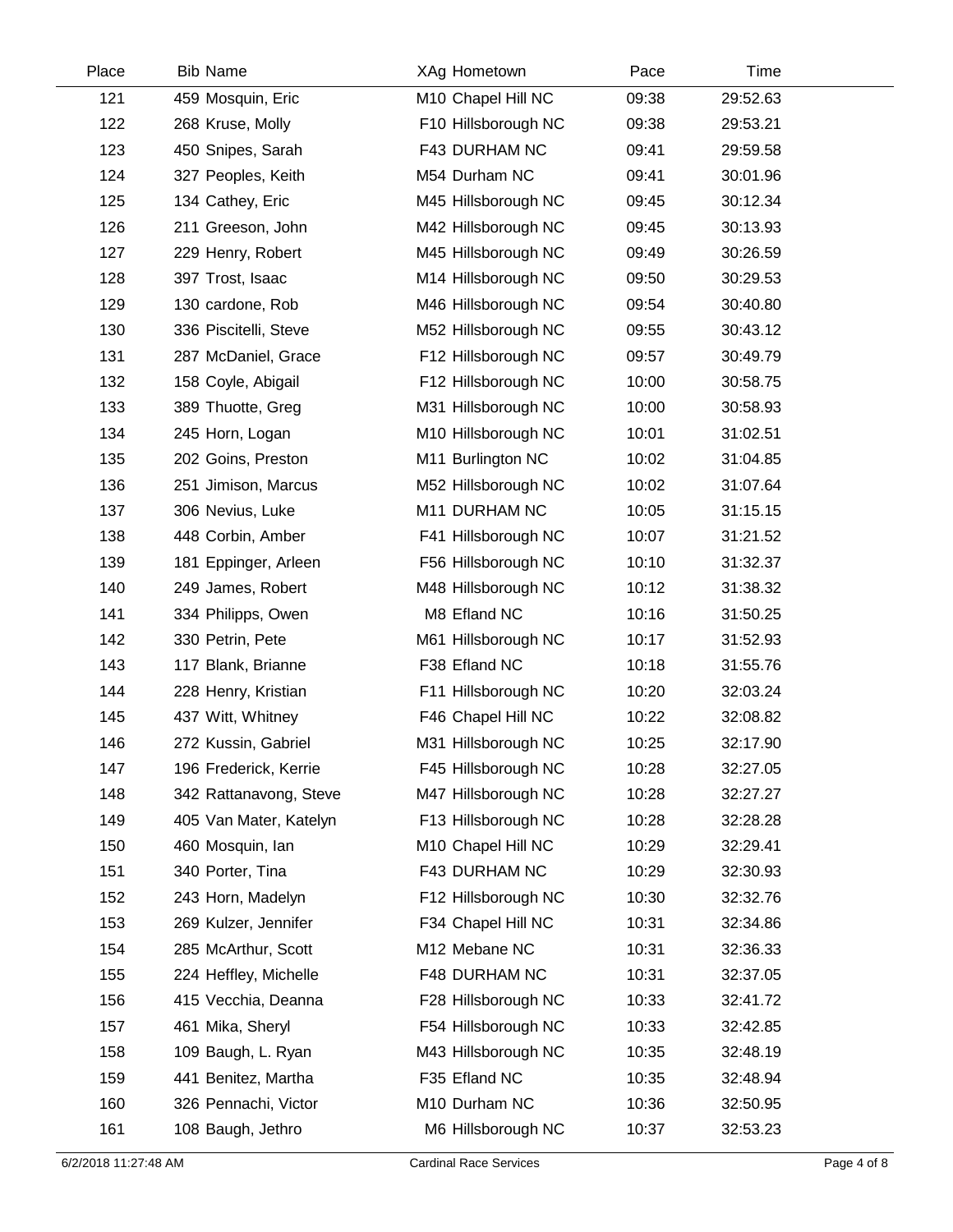| Place | <b>Bib Name</b>              | XAg Hometown        | Pace  | Time     |  |
|-------|------------------------------|---------------------|-------|----------|--|
| 162   | 462 Anderson, Anne           | F62 Brown Summit NC | 10:37 | 32:54.29 |  |
| 163   | 136 Champion, Julia M        | F33 Hillsborough NC | 10:40 | 33:03.79 |  |
| 164   | 466 Horton, Logan            | M25 Hillsborough NC | 10:40 | 33:04.92 |  |
| 165   | 368 SMITH, SUSAN             | F60 DURHAM NC       | 10:41 | 33:06.89 |  |
| 166   | 447 Corbin, Kevin            | M46 Hillsborough NC | 10:43 | 33:14.33 |  |
| 167   | 393 Trivette, Kyle           | M29 Hillsborough NC | 10:46 | 33:21.52 |  |
| 168   | 394 Trivette, Roxanne        | F29 Hillsborough NC | 10:46 | 33:21.97 |  |
| 169   | 198 Gartman, Jamie           | M64 GRAHAM NC       | 10:46 | 33:23.28 |  |
| 170   | 197 Gainey, Sandy            | F62 GRAHAM NC       | 10:46 | 33:23.33 |  |
| 171   | 159 Coyle, Alyson            | F16 Hillsborough NC | 10:48 | 33:28.07 |  |
| 172   | 110 Bennett, Melissa         | F46 Hillsborough NC | 10:54 | 33:47.42 |  |
| 173   | 189 Faubert, Tyler           | M7 Hillsborough NC  | 10:55 | 33:50.97 |  |
| 174   | 253 Jones, Ross              | M71 Hurdle Mills NC | 10:57 | 33:55.68 |  |
| 175   | 443 Bartow, James            | M31 Chapel Hill NC  | 10:57 | 33:56.24 |  |
| 176   | 187 Faubert, James           | M8 Hillsborough NC  | 10:57 | 33:56.55 |  |
| 177   | 457 Davis, Abigail           | F11 Hillsborough NC | 10:59 | 34:01.59 |  |
| 178   | 456 Suson, Maggie            | F11 Hillsborough NC | 10:59 | 34:01.85 |  |
| 179   | 467 Petrin, Kerri            | F37 Chapel Hill NC  | 10:59 | 34:02.06 |  |
| 180   | 105 Barr, Adam               | M43 Hillsborough NC | 11:00 | 34:06.22 |  |
| 181   | 390 Tilley, Wesley           | M54 Hurdle Mills NC | 11:00 | 34:06.87 |  |
| 182   | 188 Faubert, Judy            | F40 Hillsborough NC | 11:01 | 34:09.37 |  |
| 183   | 401 Tubergen, Matt           | M35 Hillsborough NC | 11:02 | 34:10.67 |  |
| 184   | 118 Boone, Joan              | F65 Efland NC       | 11:02 | 34:13.71 |  |
| 185   | 217 Hampton, Luke            | M9 Hillsborough NC  | 11:05 | 34:21.30 |  |
| 186   | 194 Frazier, Cody            | M11 Hillsborough NC | 11:05 | 34:21.59 |  |
| 187   | 195 Frazier, Richard         | M32 Hillsborough NC | 11:05 | 34:21.67 |  |
| 188   | 425 Westcott, Joseph         | M66 Durham NC       | 11:15 | 34:51.34 |  |
| 189   | 292 Mills, Laurie            | F53 Raleigh NC      | 11:15 | 34:53.60 |  |
| 190   | 303 NELSON, MARTY            | F50 Hillsborough NC | 11:15 | 34:53.71 |  |
| 191   | 176 Doherty, Ryan            | M13 Hillsborough NC | 11:16 | 34:55.08 |  |
| 192   | 371 SPRENGER, DIRK           | M67 Hillsborough NC | 11:16 | 34:55.92 |  |
| 193   | 383 Szabo, Andrea            | F51 Hillsborough NC | 11:18 | 35:01.77 |  |
| 194   | 360 Shepherd, Jen            | F44 Hillsborough NC | 11:20 | 35:07.30 |  |
| 195   | 149 Chilton, Teresa          | F42 Efland NC       | 11:20 | 35:08.12 |  |
| 196   | 144 Chilton, Joshua          | M9 Efland NC        | 11:20 | 35:08.35 |  |
| 197   | 420 Ware, Michele            | F62 Chapel Hill NC  | 11:21 | 35:11.74 |  |
| 198   | 208 Gray, Jake               | M13 Efland NC       | 11:22 | 35:14.78 |  |
| 199   | 275 Lloyd, Cassidy           | F10 Mebane NC       | 11:23 | 35:17.19 |  |
| 200   | 276 Lloyd, Danny             | M45 Mebane NC       | 11:23 | 35:18.09 |  |
| 201   | 239 Hollingsworth, Claude    | M7 Youngsville NC   | 11:27 | 35:28.42 |  |
| 202   | 255 Joubert-Stenzel, Vincent | M13 Hillsborough NC | 11:27 | 35:28.60 |  |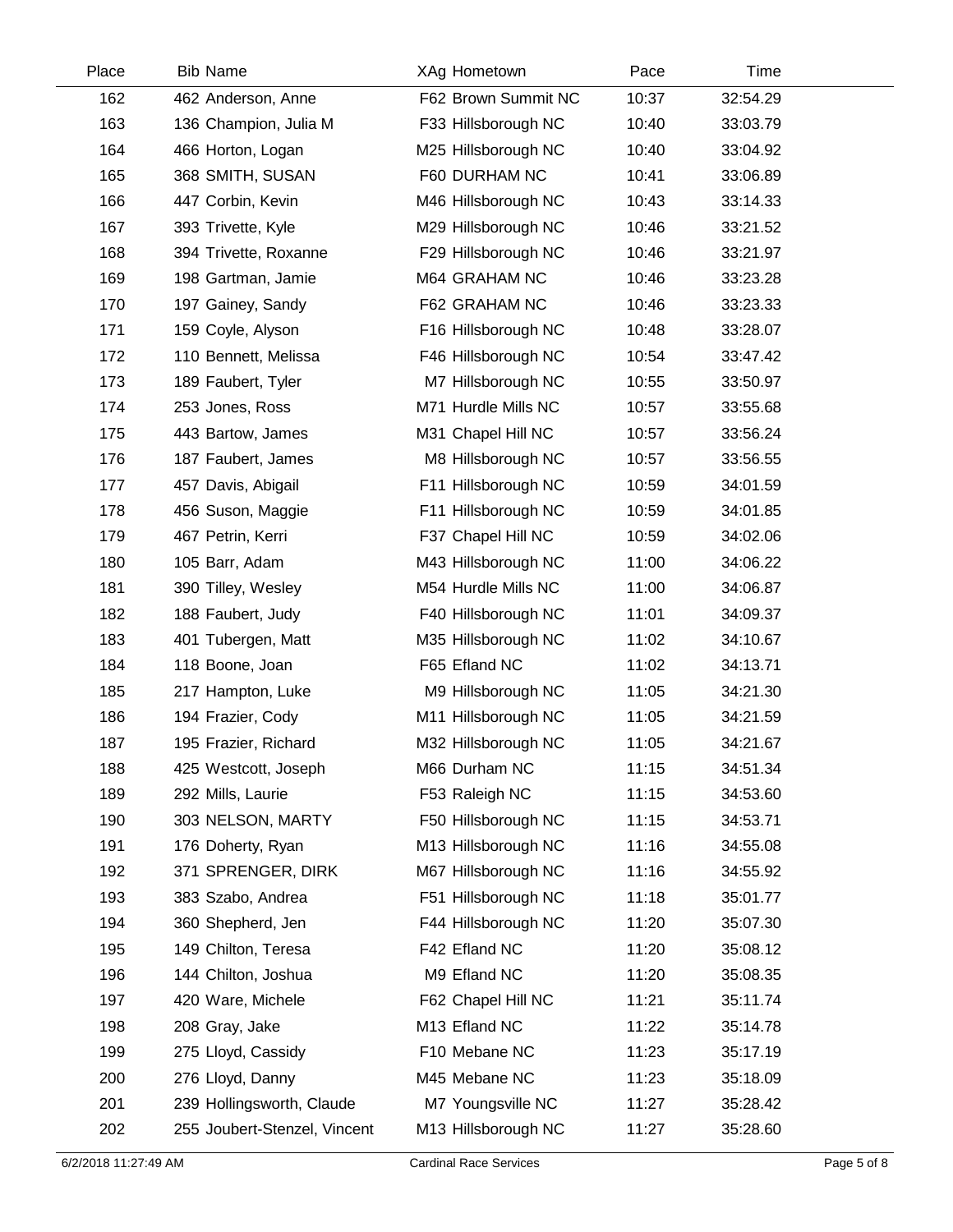| Place | <b>Bib Name</b>            | XAg Hometown        | Pace  | Time     |  |
|-------|----------------------------|---------------------|-------|----------|--|
| 203   | 451 Launey, Neil           | M10 Hillsborough NC | 11:31 | 35:41.50 |  |
| 204   | 333 Philipps, Lily Kate    | F10 Efland NC       | 11:32 | 35:44.02 |  |
| 205   | 339 Porter, Charlie        | M38 DURHAM NC       | 11:36 | 35:58.97 |  |
| 206   | 362 SIMON, LILIANA         | F43 Hillsborough NC | 11:38 | 36:05.16 |  |
| 207   | 317 Patillo, Kate          | F12 DURHAM NC       | 11:39 | 36:05.83 |  |
| 208   | 282 Mason, Sydney          | F14 Hillsborough NC | 11:44 | 36:21.87 |  |
| 209   | 160 Coyle, Chee Chee       | F12 Hillsborough NC | 11:44 | 36:22.61 |  |
| 210   | 281 Mason, Kevin           | M50 Hillsborough NC | 11:46 | 36:28.90 |  |
| 211   | 279 Lyon, Jessica          | F35 Durham NC       | 11:47 | 36:32.06 |  |
| 212   | 174 DHUNGANA, SOL          | F11 Hillsborough NC | 11:48 | 36:34.46 |  |
| 213   | 173 DHUNGANA, DIEGO        | M9 Hillsborough NC  | 11:48 | 36:34.63 |  |
| 214   | 452 Powell, Sohila         | F52 Hillsborough NC | 11:48 | 36:35.35 |  |
| 215   | 241 Hollingsworth, Taylor  | F28 louisburg NC    | 11:49 | 36:37.24 |  |
| 216   | 233 Hinson, Josh           | M45 Chapel Hill NC  | 11:50 | 36:40.30 |  |
| 217   | 232 Hinson, Callum         | M9 Chapel Hill NC   | 11:50 | 36:40.86 |  |
| 218   | 403 Van Mater, Heather     | F43 Hillsborough NC | 11:51 | 36:43.89 |  |
| 219   | 193 frank, keri            | f43 Efland NC       | 11:54 | 36:54.46 |  |
| 220   | 408 Van Tubbergh, Ella     | F12 Hillsborough NC | 11:58 | 37:04.51 |  |
| 221   | 212 Greeson, Mia           | F9 Hillsborough NC  | 11:59 | 37:09.92 |  |
| 222   | 337 Plummer, Nora          | F9 DURHAM NC        | 12:00 | 37:10.49 |  |
| 223   | 396 Trost, Harper          | F12 Hillsborough NC | 12:01 | 37:13.58 |  |
| 224   | 332 Phelps Hawkins, Rachel | F70 Hillsborough NC | 12:05 | 37:28.45 |  |
| 225   | 290 mckenzie, joyce        | F60 Chapel Hill NC  | 12:06 | 37:31.63 |  |
| 226   | 166 Davenport, John        | M58 Mebane NC       | 12:07 | 37:35.14 |  |
| 227   | 294 Mizelle, Celia         | F20 Chapel Hill NC  | 12:09 | 37:39.41 |  |
| 228   | 168 Davis, Ashlyn          | F13 Hillsborough NC | 12:09 | 37:40.94 |  |
| 229   | 308 Nevius, Trampas        | M41 DURHAM NC       | 12:11 | 37:45.44 |  |
| 230   | 291 Miller, Susan          | F48 Hillsborough NC | 12:11 | 37:46.94 |  |
| 231   | 458 Davis, Tammy           | F44 Hillsborough NC | 12:13 | 37:52.80 |  |
| 232   | 143 Chilton, John          | M11 Efland NC       | 12:14 | 37:56.89 |  |
| 233   | 381 Sullivan, Hudson       | M6 Hillsborough NC  | 12:18 | 38:09.03 |  |
| 234   | 375 Starr, Chris           | M33 Hillsborough NC | 12:20 | 38:13.38 |  |
| 235   | 373 Stamer, Bill           | m66 Hillsborough NC | 12:22 | 38:20.81 |  |
| 236   | 207 Grabe, Emma            | F10 Hillsborough NC | 12:29 | 38:41.95 |  |
| 237   | 465 Grabe, Jenn            | F42 Hillsborough NC | 12:29 | 38:42.69 |  |
| 238   | 379 Sullivan, Brian        | M37 Hillsborough NC | 12:31 | 38:49.53 |  |
| 239   | 382 Sullivan, Raegan       | F9 Hillsborough NC  | 12:32 | 38:50.01 |  |
| 240   | 421 Weisenfeld, Elliott    | F8 Hillsborough NC  | 12:32 | 38:52.23 |  |
| 241   | 201 Glenn, Ian             | M15 Hillsborough NC | 12:36 | 39:02.30 |  |
| 242   | 171 Davis, Sabryna         | F21 Hillsborough NC | 12:42 | 39:23.36 |  |
| 243   | 435 WILLIS-MCLAMB, AMY     | F40 Efland NC       | 12:53 | 39:55.89 |  |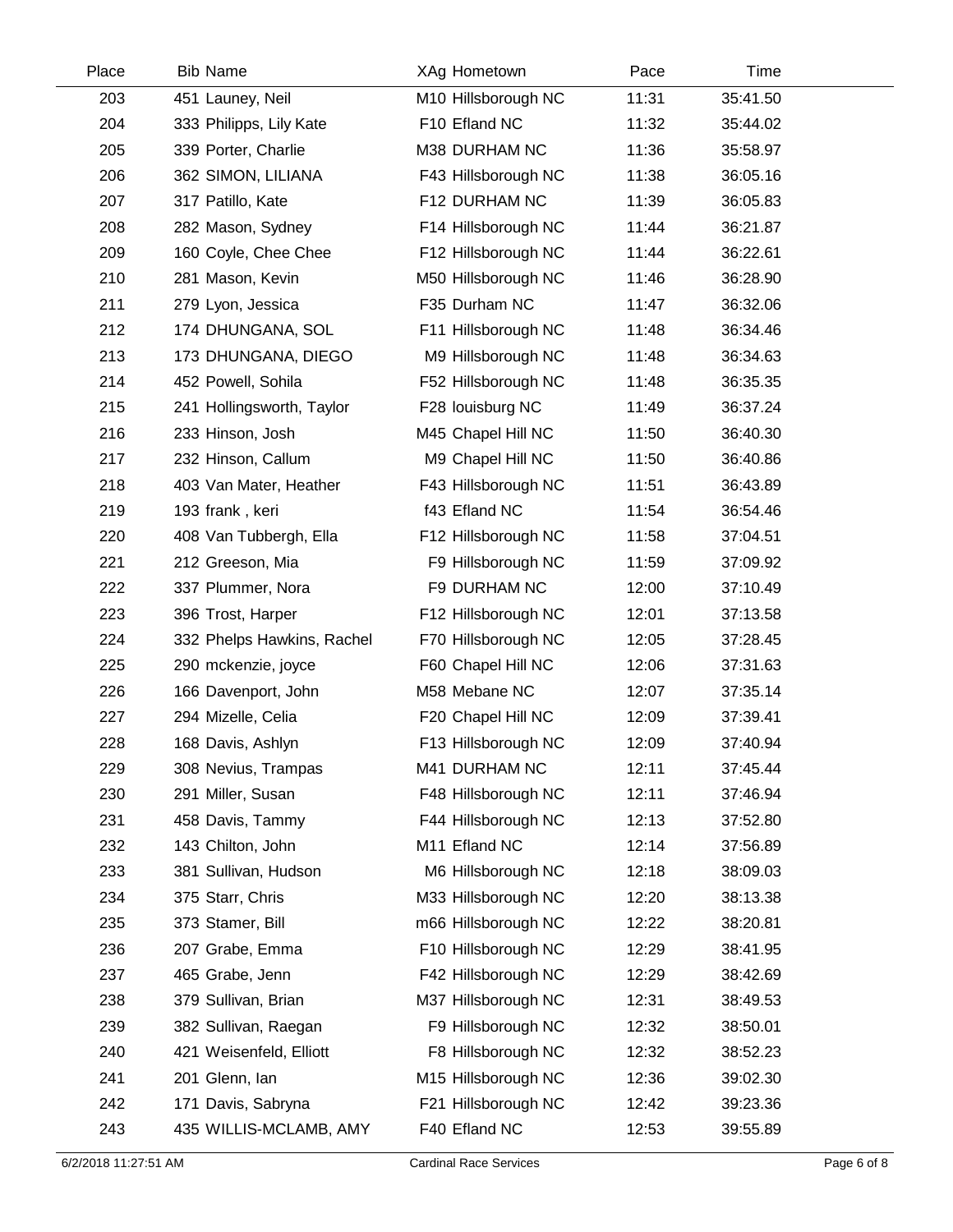| Place | <b>Bib Name</b>              | XAg Hometown        | Pace  | Time     |  |
|-------|------------------------------|---------------------|-------|----------|--|
| 244   | 219 Hancock, Jenn            | F47 Mebane NC       | 12:57 | 40:08.61 |  |
| 245   | 131 Casey, Henry             | M8 Hillsborough NC  | 13:03 | 40:26.79 |  |
| 246   | 132 Casey, Kevin             | M41 Hillsborough NC | 13:03 | 40:27.80 |  |
| 247   | 178 Dougherty, James         | M46 Carrboro NC     | 13:04 | 40:29.22 |  |
| 248   | 116 black, dani              | F52 Hillsborough NC | 13:05 | 40:34.60 |  |
| 249   | 135 Champion, Julia A.       | F61 Hillsborough NC | 13:06 | 40:37.23 |  |
| 250   | 102 Arizmendi, Cara          | F27 Carrboro NC     | 13:14 | 41:00.81 |  |
| 251   | 328 Peralta, Luis            | M10 Efland NC       | 13:22 | 41:25.19 |  |
| 252   | 165 Davenport, Amanda        | F36 WAKE FOREST N   | 13:39 | 42:19.99 |  |
| 253   | 170 Davis, Rebecca           | F40 Hillsborough NC | 13:48 | 42:47.89 |  |
| 254   | 248 Jacobson, Sarah          | F37 Chapel Hill NC  | 13:52 | 43:00.56 |  |
| 255   | 150 Chu, Annie               | F32 Chapel Hill NC  | 13:53 | 43:01.28 |  |
| 256   | 442 Peralta, Miguel          | M41 Efland NC       | 13:54 | 43:04.13 |  |
| 257   | 329 Peralta, Yuliana         | F8 Efland NC        | 13:54 | 43:05.09 |  |
| 258   | 236 Hoffman, Sharon          | F45 Hurdle Mills NC | 13:54 | 43:05.54 |  |
| 259   | 274 Liner, Malia             | F10 Efland NC       | 13:56 | 43:11.54 |  |
| 260   | 436 Wisnewski, Veronica      | F21 Hurdle Mills NC | 13:56 | 43:11.69 |  |
| 261   | 318 Patillo, Lloyd           | M45 DURHAM NC       | 13:57 | 43:14.63 |  |
| 262   | 468 Klemm, Aaron             | M41 Chapel Hill NC  | 14:05 | 43:40.03 |  |
| 263   | 387 Thomas, Paul             | M58 Hillsborough NC | 14:09 | 43:51.06 |  |
| 264   | 469 Weiner, Robert           | M71 Accoteek MD     | 14:11 | 43:59.09 |  |
| 265   | 377 Stewart, Kate            | F44 Raleigh NC      | 14:14 | 44:07.62 |  |
| 266   | 426 White, Nathan            | M35 Chapel Hill NC  | 14:17 | 44:15.24 |  |
| 267   | 349 Reilly, Paxton           | M7 Durham NC        | 14:27 | 44:47.25 |  |
| 268   | 246 Hurd, Sara               | F32 Durham NC       | 14:28 | 44:50.72 |  |
| 269   | 128 Carabetta, Amy           | F41 Hillsborough NC | 14:29 | 44:53.20 |  |
| 270   | 384 szabo, balazs            | M75 Hillsborough NC | 14:42 | 45:35.00 |  |
| 271   | 101 Anderson, Nels           | M81 Hillsborough NC | 14:47 | 45:50.35 |  |
| 272   | 323 Pell, Sam                | M16 Hillsborough NC | 14:49 | 45:56.04 |  |
| 273   | 221 Hardin, Faith            | F16 Hillsborough NC | 14:49 | 45:56.65 |  |
| 274   | 204 Golombisky, Jenny Kate   | F22 Hillsborough NC | 15:06 | 46:49.17 |  |
| 275   | 311 Nolen-Weathington, Caper | F12 Mebane NC       | 15:09 | 46:56.80 |  |
| 276   | 231 High, Amanda             | F27 Mebane NC       | 15:12 | 47:05.77 |  |
| 277   | 271 Kussin, Anna             | F27 Hillsborough NC | 15:18 | 47:26.53 |  |
| 278   | 277 Lloyd, Jeremy            | M8 Mebane NC        | 15:20 | 47:31.33 |  |
| 279   | 238 Hollingsworth, Ashley    | F34 Youngsville NC  | 15:20 | 47:32.23 |  |
| 280   | 278 Lloyd, Traci             | F46 Mebane NC       | 15:21 | 47:35.42 |  |
| 281   | 244 Horn, Shelly             | F41 Hillsborough NC | 15:47 | 48:54.82 |  |
| 282   | 203 Golombisky, Debi         | F57 Hillsborough NC | 16:00 | 49:34.54 |  |
| 283   | 386 Thomas, Janice           | F52 Hillsborough NC | 16:09 | 50:05.26 |  |
| 284   | 104 Baird, Traci             | F47 Chapel Hill NC  | 16:13 | 50:14.81 |  |